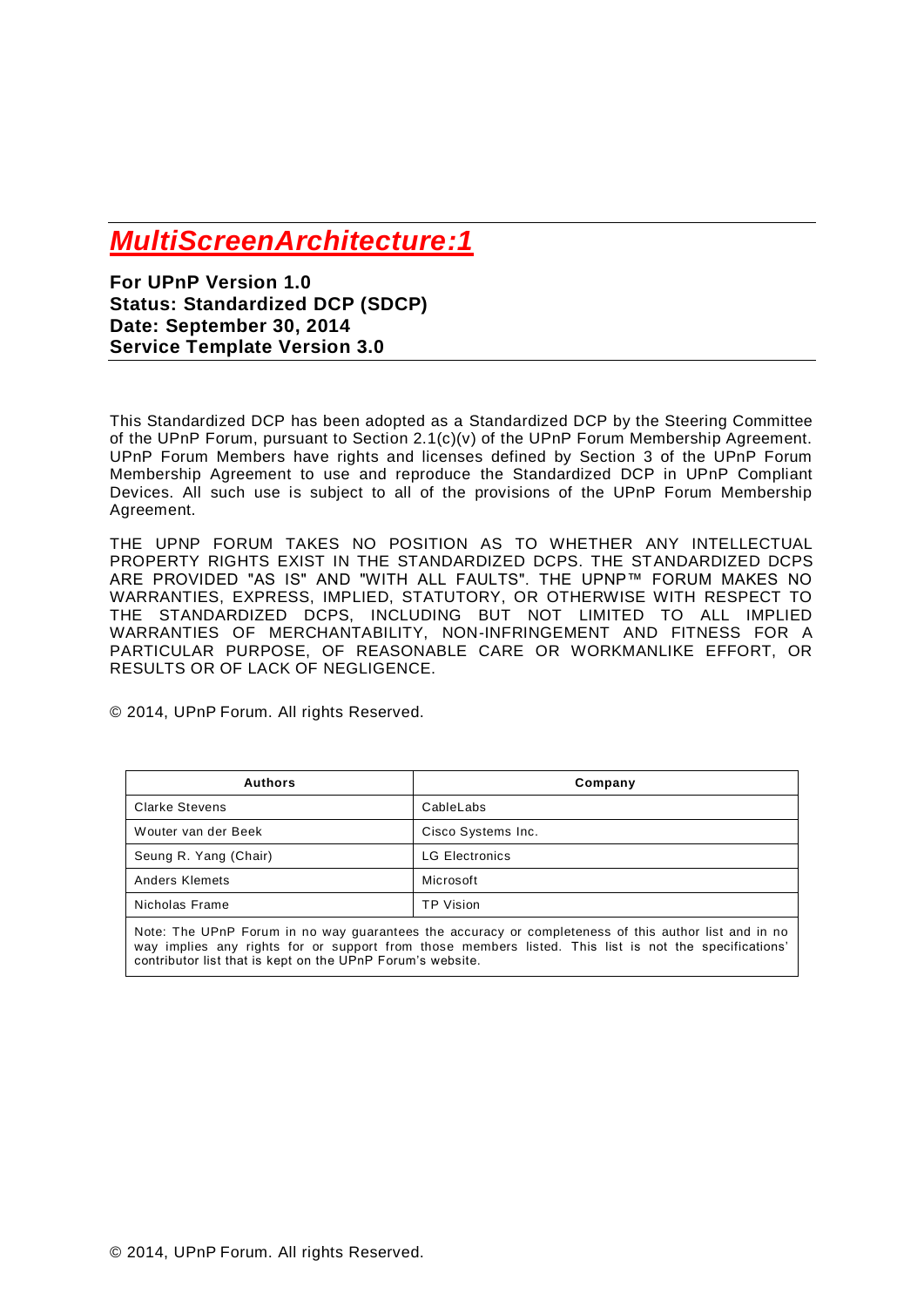# **CONTENTS**

| 1              |     |       |                                                                     |  |
|----------------|-----|-------|---------------------------------------------------------------------|--|
| 2              |     |       |                                                                     |  |
| 3              |     |       |                                                                     |  |
| $\overline{4}$ |     |       |                                                                     |  |
|                | 4.1 |       |                                                                     |  |
|                |     | 4.1.1 |                                                                     |  |
|                |     | 4.1.2 |                                                                     |  |
|                | 4.2 |       |                                                                     |  |
|                |     | 4.2.1 |                                                                     |  |
|                |     | 4.2.2 |                                                                     |  |
|                |     | 4.2.3 |                                                                     |  |
|                | 4.3 |       |                                                                     |  |
|                |     | 4.3.1 |                                                                     |  |
|                |     | 4.3.2 | Namespace Names, Namespace Versioning and Schema Versioning  10     |  |
|                |     | 4.3.3 |                                                                     |  |
|                | 4.4 |       |                                                                     |  |
|                |     | 4.4.1 |                                                                     |  |
|                |     | 4.4.2 |                                                                     |  |
|                |     | 4.4.3 |                                                                     |  |
| 5              |     |       |                                                                     |  |
|                | 51  |       |                                                                     |  |
|                | 5.2 |       |                                                                     |  |
|                |     |       | No table of figures entries found.                                  |  |
|                |     |       |                                                                     |  |
|                |     |       |                                                                     |  |
|                |     |       |                                                                     |  |
|                |     |       | Table 4 - Default Namespaces for the Multi-Screen Specifications 10 |  |

# **1 Scope**

Today multi-screen/second-screen solutions are proliferating. However, each is a proprietary vertical for particular vendor(s). Therefore users expectations aren't being met:

- Seamless interoperability across vendors.
- Ability for second screen integrated usages rather than 100s of different apps.

The UPnP Multi-Screen Device Control Protocols (DCPs) provide an open interface to enable this interoperability between devices and applications, i.e. enable time-sensitive and interactive services, including implementation-specific applications, among various display devices.

This document describes the overall Multi-Screen Architecture, which forms the foundation for the UPnP Multi-Screen Device and Service templates. The Multi-Screen Architecture defines the general interaction between UPnP control points and UPnP devices defined by the UPnP Multi-Screen DCPs.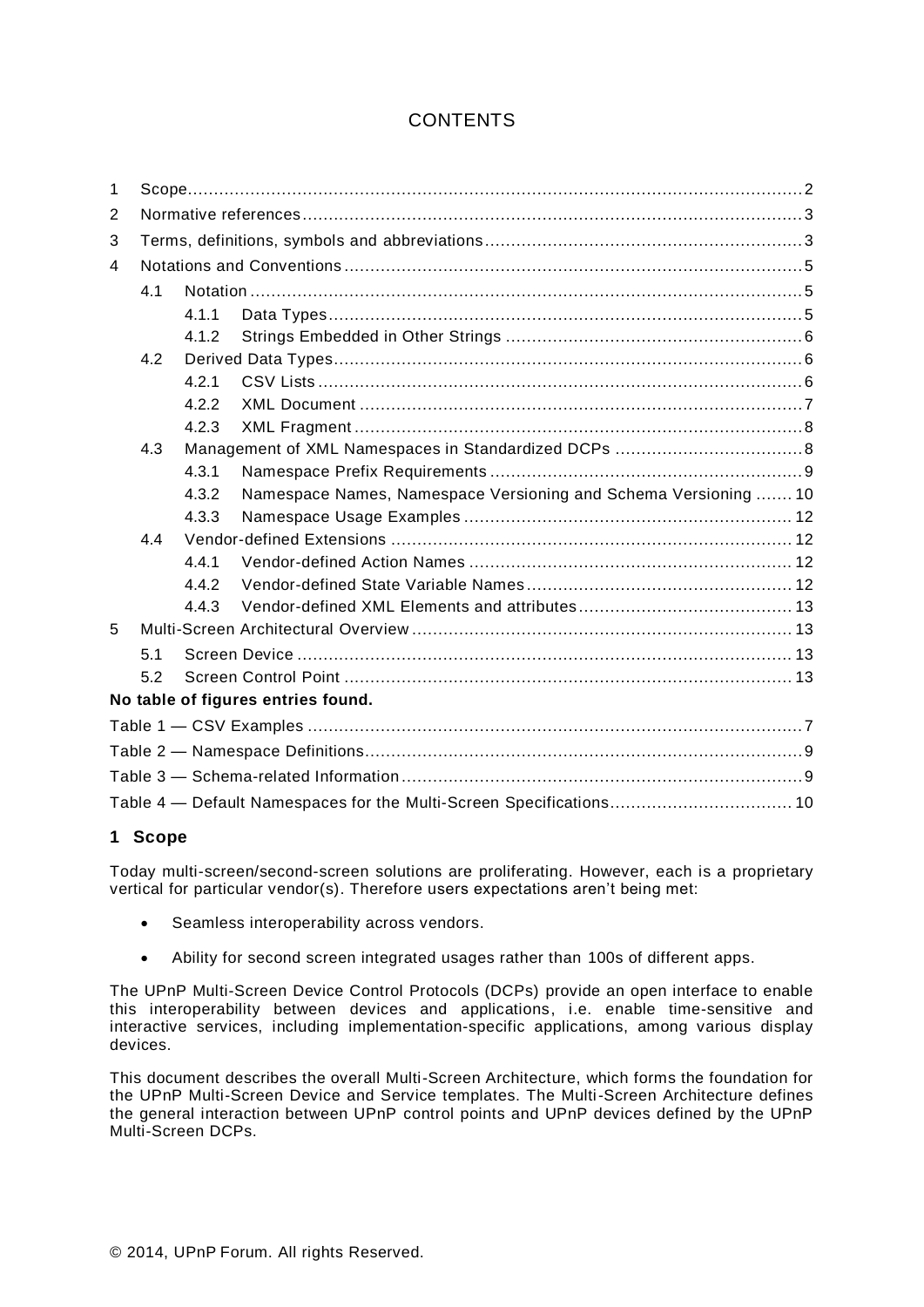# <span id="page-2-5"></span>**2 Normative references**

The following documents, in whole or in part, are normatively referenced in this document and are indispensable for its application. For dated references, only the edition cited applies. For undated references, the latest edition of the referenced document (including any amendments) applies.

<span id="page-2-0"></span>[1] – *UPnP Device Architecture, version 1.0*, UPnP Forum, October 15, 2008.

Available at: [http://www.upnp.org/specs/arch/UPnP-arch-DeviceArchitecture-v1.0-](http://www.upnp.org/specs/arch/UPnP-arch-DeviceArchitecture-v1.0-20081015.pdf) [20081015.pdf](http://www.upnp.org/specs/arch/UPnP-arch-DeviceArchitecture-v1.0-20081015.pdf).

Latest version available at: [http://www.upnp.org/specs/arch/UPnP-arch-DeviceArchitecture](http://www.upnp.org/specs/arch/UPnP-arch-DeviceArchitecture-v1.0.pdf)[v1.0.pdf.](http://www.upnp.org/specs/arch/UPnP-arch-DeviceArchitecture-v1.0.pdf)

<span id="page-2-8"></span>[2] – *ApplicationManagement:1*, UPnP Forum, September 30, 2014. Available at: [http://www.upnp.org/specs/ms/UPnP-ms-ApplicationManagement-v1-Service-](http://www.upnp.org/specs/ms/UPnP-ms-ApplicationManagement-v1-Service-20140930.pdf)[20140930.pdf.](http://www.upnp.org/specs/ms/UPnP-ms-ApplicationManagement-v1-Service-20140930.pdf)

Latest version available at: [http://www.upnp.org/specs/ms/UPnP-ms-ApplicationManagement](http://www.upnp.org/specs/ms/UPnP-ms-ApplicationManagement-v1-Service.pdf)[v1-Service.pdf.](http://www.upnp.org/specs/ms/UPnP-ms-ApplicationManagement-v1-Service.pdf)

<span id="page-2-9"></span>[3] – *ApplicationManagement:2*, UPnP Forum, September 30, 2014. Available at: [http://www.upnp.org/specs/ms/UPnP-ms-ApplicationManagement-v2-](http://www.upnp.org/specs/ms/UPnP-ms-ApplicationManagement-v2-%20Service-20140930.pdf) Service-[20140930.pdf.](http://www.upnp.org/specs/ms/UPnP-ms-ApplicationManagement-v2-%20Service-20140930.pdf)

Latest version available at: [http://www.upnp.org/specs/ms/UPnP-ms-ApplicationManagement](http://www.upnp.org/specs/ms/UPnP-ms-ApplicationManagement-v2-Service.pdf)[v2-Service.pdf.](http://www.upnp.org/specs/ms/UPnP-ms-ApplicationManagement-v2-Service.pdf)

<span id="page-2-10"></span>[4] – *ScreenDevice:1*, UPnP Forum, September 30, 2014. Available at: [http://www.upnp.org/specs/ms/UPnP-ms-ScreenDevice-v1-Device-20140930.pdf.](http://upnp.org/specs/ms/UPnP-ms-ScreenDevice-v1-Device.pdf) Latest version available at: [http://www.upnp.org/specs/ms/UPnP-ms-ScreenDevice-v1-](http://www.upnp.org/specs/ms/UPnP-ms-ScreenDevice-v1-Device.pdf) [Device.pdf.](http://www.upnp.org/specs/ms/UPnP-ms-ScreenDevice-v1-Device.pdf)

<span id="page-2-11"></span>[5] – *ScreenDevice:2*, UPnP Forum, September 30, 2014. Available at: [http://www.upnp.org/specs/ms/UPnP-ms-ScreenDevice-v2-Device-20140930.pdf.](http://upnp.org/specs/ms/UPnP-ms-ScreenDevice-v2-Device.pdf) Latest version available at: [http://www.upnp.org/specs/ms/UPnP-ms-ScreenDevice-v2-](http://www.upnp.org/specs/ms/UPnP-ms-ScreenDevice-v2-Device.pdf) [Device.pdf.](http://www.upnp.org/specs/ms/UPnP-ms-ScreenDevice-v2-Device.pdf)

<span id="page-2-6"></span>[6] – *XML Schema Part 1: Structures, Second Edition*, Henry S. Thompson, David Beech, Murray Maloney, Noah Mendelsohn, W3C Recommendation, 28 October 2004. Available at: [http://www.w3.org/TR/2004/REC-xmlschema-1-20041028.](http://www.w3.org/TR/2004/REC-xmlschema-1-20041028)

<span id="page-2-1"></span>[7] – *XML Schema Part 2: Data Types, Second Edition*, Paul V. Biron, Ashok Malhotra, W3C Recommendation, 28 October 2004. Available at: [http://www.w3.org/TR/2004/REC-xmlschema-2-20041028.](http://www.w3.org/TR/2004/REC-xmlschema-2-20041028)

<span id="page-2-7"></span>[8] – *The "xml:" Namespace*, November 3, 2004. Available at: [http://www.w3.org/XML/1998/namespace.](http://www.w3.org/XML/1998/namespace)

<span id="page-2-4"></span>[9] – *Namespaces in XML*, Tim Bray, Dave Hollander, Andrew Layman, eds., W3C Recommendation, January 14, 1999. Available at: [http://www.w3.org/TR/1999/REC-xml-names-19990114.](http://www.w3.org/TR/1999/REC-xml-names-19990114)

<span id="page-2-2"></span>[10] – *XML Schema for FeatureList XML Structures*, UPnP Forum, September 30, 2014. Available at: http://www.upnp.org/ [schemas/ms/FeatureList-v1-20140930.xsd.](http://upnp.org/%20schemas/ms/FeatureList-v1.xsd) Latest version available at: http://www.upnp.org/ [schemas/ms/FeatureList.xsd.](http://upnp.org/%20schemas/ms/FeatureList.xsd)

<span id="page-2-3"></span>[11] – *XML Schema for AppInfoList XML Structures*, UPnP Forum, September 30, 2014. Available at: http://www.upnp.org/ [schemas/ms/AppInfoList-v2-20140930.xsd.](http://upnp.org/%20schemas/ms/AppInfoList-v2.xsd) Latest version available at: http://www.upnp.org/ [schemas/ms/AppInfoList.xsd.](http://upnp.org/%20schemas/ms/AppInfoList.xsd)

# **3 Terms, definitions, symbols and abbreviations**

For the purposes of this document, the terms and definitions given in [\[1\]](#page-2-0) and the following apply.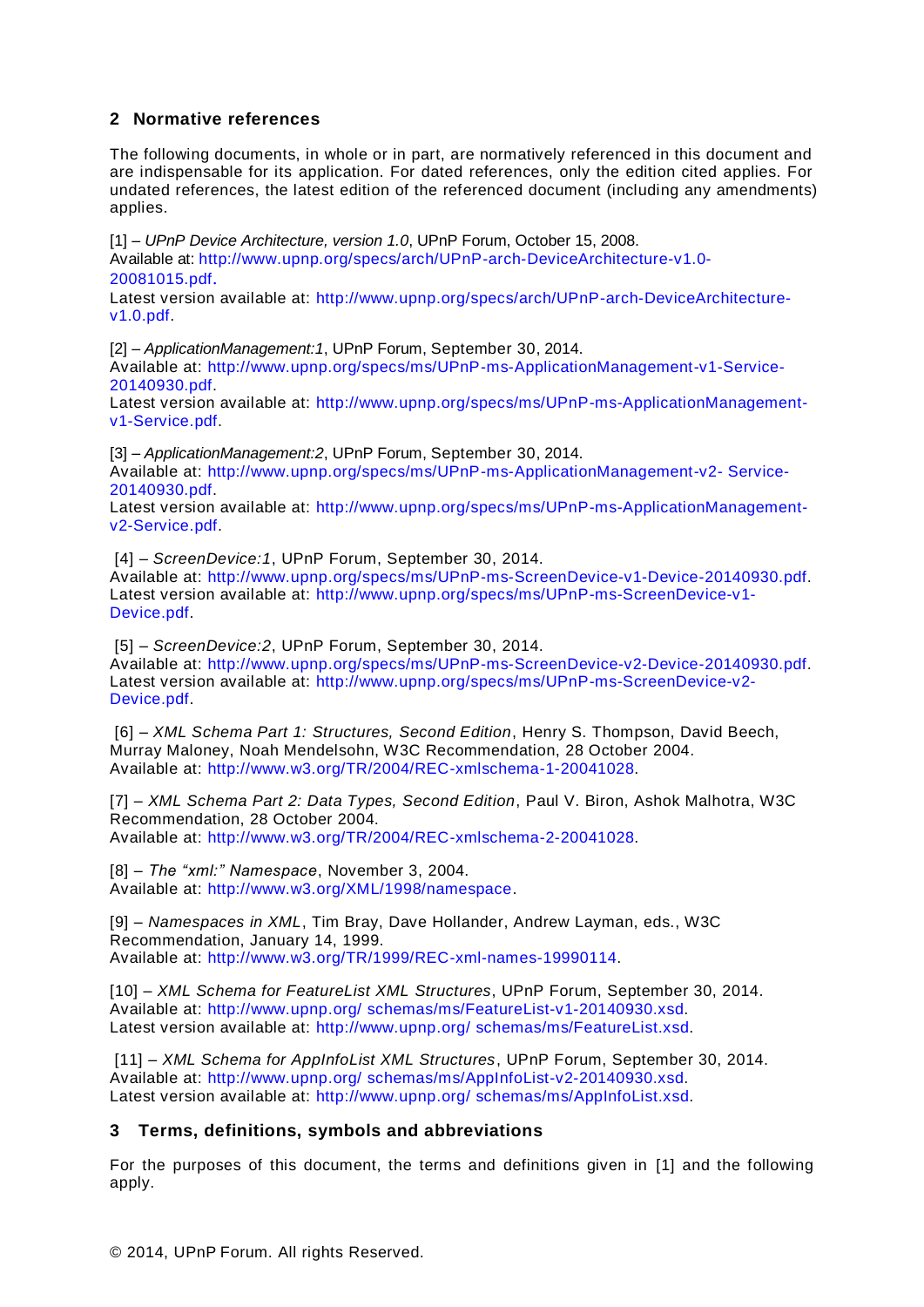# **3.1 Provisioning terms** (abbreviated forms are used *only* in tables)

**3.1.1**

#### **allowed**

#### *A*

The definition or behavior is allowed.

# **3.1.2**

# **conditionally allowed**

#### *CA*

The definition or behavior depends on a condition. If the specified condition is met, then the definition or behavior is allowed, otherwise it is not allowed.

# **3.1.3**

#### **conditionally required** *CR*

The definition or behavior depends on a condition. If the specified condition is met, then the definition or behavior is required. Otherwise the definition or behavior is allowed as default unless specifically defined as not allowed.

# **3.1.4**

#### **required** *R*

The definition or behavior is required.

# **3.1.5**

# **R/A**

Used in a table column heading to indicate that each abbreviated entry in the column declares the provisioning status of the item named in the entry's row.

# **3.1.6**

*X*

Vendor-defined, non-standard.

# **3.1.7**

# *-D*

Declares that the item referred to is deprecated, when it is appended to any of the other abbreviated provisioning terms.

# **3.1.8**

# **Screen Device**

A UPnP component used to provide various interactive services with other display device(s) which is (are) implemented with Screen Control Point(s). Designed to be controlled by and interact with Screen Control Point(s). See subclause 5.1 for details.

# **3.1.9**

# **Screen Control Point**

A UPnP component used to provide various interactive services with other display device(s) which is (are) implemented with Screen Device(s). Designed to control and interact with Screen Device(s) with direct input from end-users. See subclause 5.2 for details.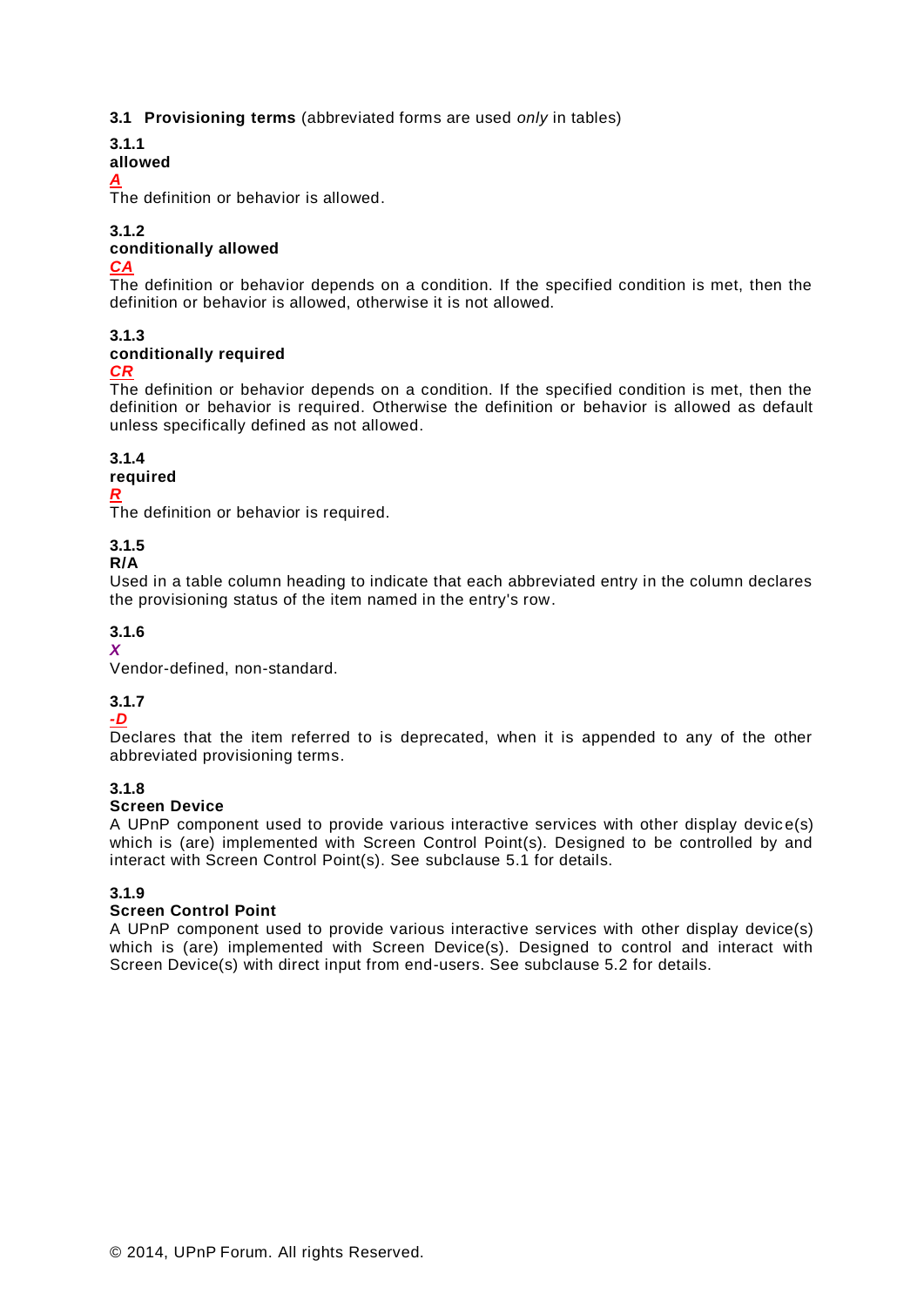#### **3.1.10** *Multi-Screen Service*

Time-sensitive and interactive services, including implementation-specific applications, among various display devices. The display devices can be categorized into the main screen device and companion screen device by the roles and usages of the specific applications.

#### **3.1.11**

#### *Main screen device :*

Usually the main screen device is assumed as a lean-back display device such as a TV or set-top box which is controlled by companion screen devices. But any display device such as a smart phone, tablet, etc. can be a main screen device depending on usage scenarios.

#### **3.1.12**

#### *Companion screen device*

Usually the companion screen device is assumed as a lean-forward & handheld display device such as a smart phone or tablet which controls main screen devices. But any display device such as a TV or set-top box, etc. can be a main screen device depending on usage scenarios.

# **3.1.13**

# **CSV list (or CSV)**

comma separated value list list—or one-dimensional array—of values contained in a string and separated by commas

# **3.2 Symbols**

# **3.2.1**

**::** 

signifies a hierarchical parent-child (parent::child) relationship between the two objects separated by the double colon. This delimiter is used in multiple contexts, for example: Service::Action(), Action()::Argument, parentXMLElement::childXMLElement.

# **4 Notations and Conventions**

# **4.1 Notation**

- UPnP interface names defined in the UPnP Device Architecture specification [\[1\]](#page-2-0) are styled in **green bold underlined** text.
- UPnP interface names defined outside of the UPnP Device Architecture specification [\[1\]](#page-2-0) are styled in *red italic underlined* text.
- Some additional non-interface names and terms are styled in *italic* text.
- Words that are emphasized are also styled in *italic* text. The difference between italic terms and italics for emphasis will be apparent by context.
- Strings that are to be taken literally are enclosed in "double quotes".

# **4.1.1 Data Types**

Data type definitions come from three sources:

- All state variable and action argument data types are defined in the UPnP Device Architecture specification [\[1\]](#page-2-0).
- Basic data types for properties are defined in the XML Schema Part 2: Data Types [\[7\]](#page-2-1).
- Additional data types are defined in the XML schema(s) (see [\[10\]](#page-2-2), [\[11\]](#page-2-3)) for their associated service(s).

For UPnP Device Architecture defined **boolean** data types, it is strongly recommended to use the value "**0**" for false, and the value "**1**" for true. However, when used as input arguments, the values "**false**", "**no**", "**true**", "**yes**" may also be encountered and shall be accepted. Nevertheless, it is strongly recommended that all **boolean** state variables and output arguments be represented as "**0**" and "**1**".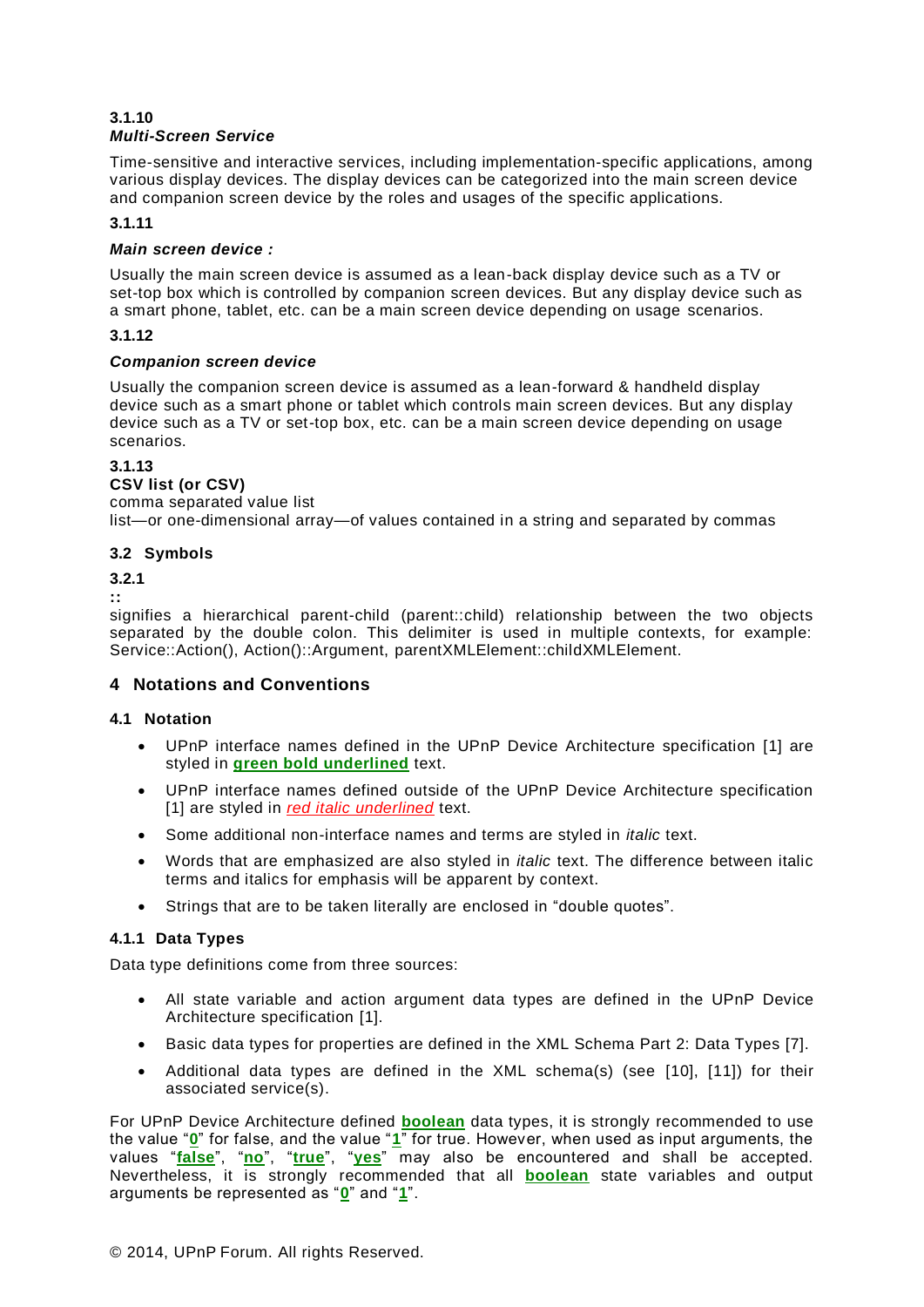For XML Schema defined Boolean data types, it is strongly recommended to use the value "*0*" for false, and the value "*1*" for true. However, when used as input properties, the values "*false*", "*true*" may also be encountered and shall be accepted. Nevertheless, it is strongly recommended that all Boolean properties be represented as "*0*" and "*1*".

#### <span id="page-5-1"></span>**4.1.2 Strings Embedded in Other Strings**

Some string variables and arguments described in this document contain substrings that shall be independently identifiable and extractable for other processing. This requires the definition of appropriate substring delimiters and an escaping mechanism so that these delimiters can also appear as ordinary characters in the string and/or its independent substrings. This document uses embedded strings in two contexts – Comma Separated Value (CSV) lists (see subclause [4.2.1\)](#page-5-0) and property values in search criteria strings. Escaping conventions use the backslash character, "\" (character code U+005C), as follows:

- a) Backslash ("\") is represented as "\\" in both contexts.
- b) Comma (",") is
	- 1) represented as "\," in individual substring entries in CSV lists
	- 2) not escaped in search strings
- c) Double quote (""") is
	- 1) not escaped in CSV lists
	- 2) not escaped in search strings when it appears as the start or end delimiter of a property value
	- 3) represented as "\"" in search strings when it appears as a character that is part of the property value

#### **4.2 Derived Data Types**

This subclause defines a derived data type that is represented as a string data type with special syntax. This specification uses string data type definitions that originate from two different sources. The UPnP Device Architecture [\[1\]](#page-2-0) defined **string** data type is used to define state variable and action argument **string** data types. The XML Schema namespace is used to define property xsd:string data types. The following definition applies to both string data types.

#### <span id="page-5-0"></span>**4.2.1 CSV Lists**

The UPnP Multi-Screen DCPs use state variables, action arguments and properties that represent lists – or one-dimensional arrays – of values. The UPnP Device Architecture, Version 1.0 [\[1\]](#page-2-0), does not provide for either an array type or a list type, so a list type is defined here. Lists may either be homogeneous (all values are the same type) or heterogeneous (all values can be of different types). Lists may also consist of repeated occurrences of homogeneous or heterogeneous subsequences, all of which have the same syntax and semantics (same number of values, same value types and in the same order). The data type of a homogeneous list is **string** or xsd:string and denoted by CSV (*x*), where *x* is the type of the individual values. The data type of a heterogeneous list is also **string** or xsd:string and denoted by CSV (*x, y, z*), where *x*, *y* and *z* are the types of the individual values. If the number of values in the heterogeneous list is too large to show each type individually, that variable type is represented as CSV (heterogeneous), and the variable description includes additional information as to the expected sequence of values appearing in the list and their corresponding types. The data type of a repeated subsequence list is **string** or xsd:string and denoted by CSV ({a,b,c},{*x*, *y*, *z*}), where a, b, c, *x*, *y* and *z* are the types of the individual values in the subsequence and the subsequences may be repeated zero or more times.

- A list is represented as a **string** type (for state variables and action arguments) or xsd:string type (for properties).
- Commas separate values within a list.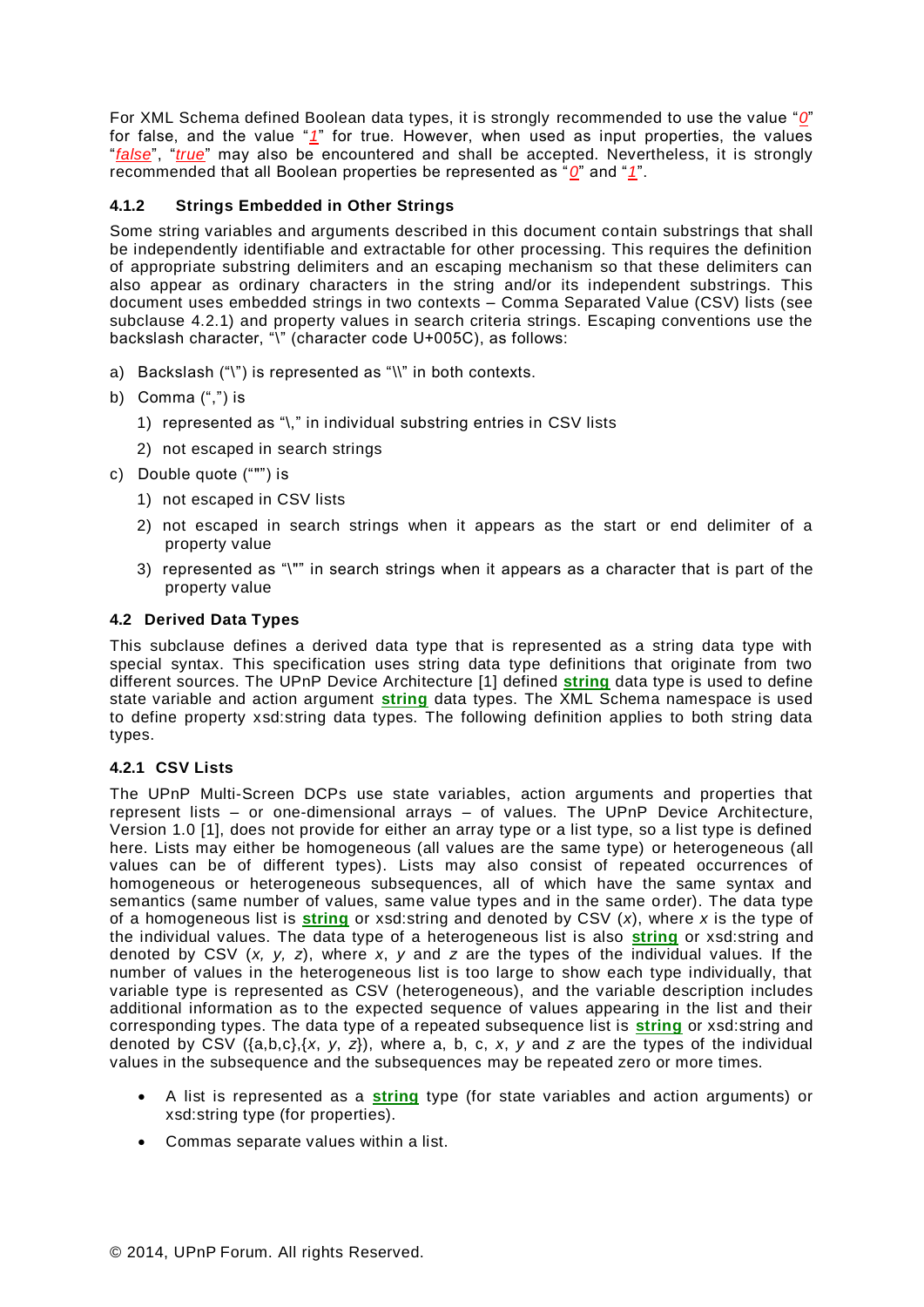- Integer values are represented in CSVs with the same syntax as the integer data type specified in [\[1\]](#page-2-0) (that is: allowed leading sign, allowed leading zeroes, numeric US-ASCII)
- Boolean values are represented in state variable and action argument CSVs as either "**0**" for false or "**1**" for true. These values are a subset of the defined **boolean** data type values specified in [\[1\]](#page-2-0): **0**, **false**, **no**, **1**, **true**, **yes**.
- Escaping conventions for the comma and backslash characters are defined in [4.1.2.](#page-5-1)
- White space before, after, or interior to any numeric data type is not allowed.
- White space before, after, or interior to any other data type is part of the value.

| Type refinement of<br>string                                                   | Value                                                 | <b>Comments</b>                                                                                                                                                                                                                                                                           |
|--------------------------------------------------------------------------------|-------------------------------------------------------|-------------------------------------------------------------------------------------------------------------------------------------------------------------------------------------------------------------------------------------------------------------------------------------------|
| CSV (int) or<br>CSV (xsd:integer)                                              | $"1.-5,006,0,+7"$                                     | List of 5 integers.                                                                                                                                                                                                                                                                       |
| CSV (boolean) or<br>CSV (xsd:Boolean)                                          | "0.1.1.0"                                             | List of 4 booleans                                                                                                                                                                                                                                                                        |
| CSV (string) or<br>CSV (xsd:string)                                            | "multi, screen"                                       | List of 2 strings                                                                                                                                                                                                                                                                         |
| CSV (string) or<br>CSV (xsd:string)                                            | "Smith\, Fred, Jones\, Davey"                         | List of 2 names,<br>"Smith, Fred" and<br>"Jones, Davey"                                                                                                                                                                                                                                   |
| CSV (i4, string, ui2) or<br>CSV (xsd:int,<br>xsd:string,<br>xsd:unsignedShort) | string with leading blanks, 0"<br>"-29837,            | Note that the second value<br>is " string with leading<br>blanks"                                                                                                                                                                                                                         |
| $CSV$ (i4) or<br>CSV (xsd:int)                                                 | "3, $4$ "                                             | Illegal CSV. White space<br>is not allowed as part of<br>an integer value.                                                                                                                                                                                                                |
| CSV (string) or<br>CSV (xsd:string)                                            | $11 - 33$<br>, ,                                      | List of 3 empty string<br>values                                                                                                                                                                                                                                                          |
| CSV (heterogeneous)                                                            | "Alice, Marketing, 5, Sue, R&D, 21, Dave, Finance, 7" | List of unspecified number<br>of people and associated<br>attributes. Each person is<br>described by 3 elements: a<br>name string, a department<br>string and years-of-<br>service ui2 or a name<br>xsd:string, a department<br>xsd:string and years-of-<br>service<br>xsd:unsignedShort. |

#### **Table 1 — CSV Examples**

#### **4.2.2 XML Document**

An XML document is a string that represents a valid XML 1.0 document according to a specific schema. Every occurrence of the phrase "*XML Document*" is italicized and preceded by the document's root element name (also italicized), as listed in column 3, "Valid Root Element(s)" of [Table 3.](#page-8-0)

For example, the phrase *AppInfoList XML Document* refers to a valid XML 1.0 document according to the XML Schema for AppInfoList [\[11\]](#page-2-3). Such a document comprises a single <*AppInfoList* …> root element, and it is allowed to be preceded by the XML declaration <?xml version="1.0" …?>.

This string will therefore be of one of the following two forms:

```
"<AppInfoList …>…</AppInfoList>"
```
or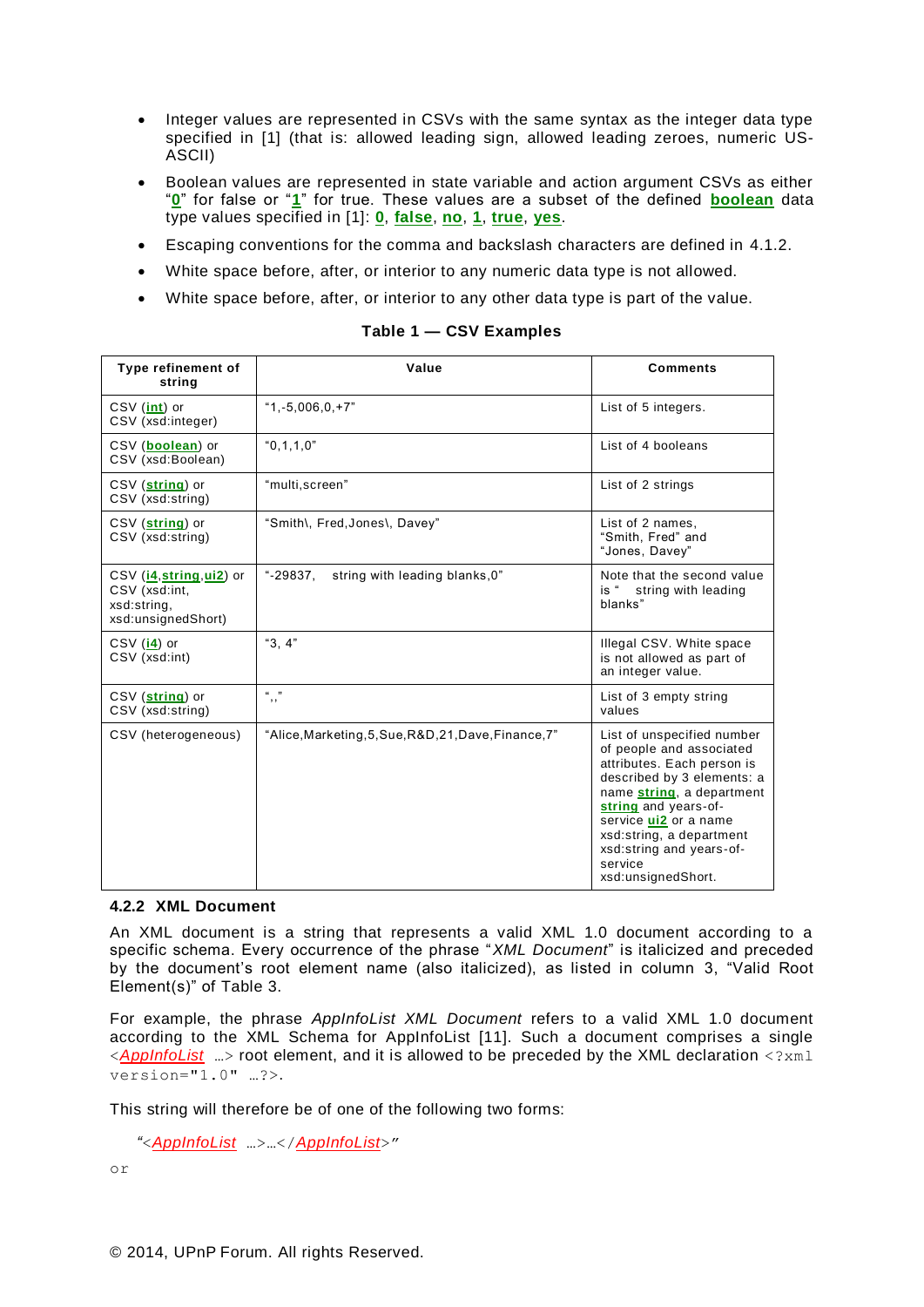"<?xml …?><*AppInfoList* …>…</*AppInfoList*>"

#### **4.2.3 XML Fragment**

An XML fragment is a sequence of XML elements that are valid direct or indirect child elements of the root element according to a specific schema. Every occurrence of the phrase "*XML Fragment*" is italicized and preceded by the document's root element name (also italicized), as listed in column 3, "Valid Root Element(s)" of [Table 3,](#page-8-0) " — [Schema-related](#page-8-1)  [Information"](#page-8-1).

The following are examples of *AppInfoList XML Fragments*:

"<*runningStatus* …>…</*runningStatus*>"

or

"<*apptoAppInfo*…>…</*apptoAppInfo* >"

or

"< *friendlyName*>Sunrise</*friendlyName*>"

#### **4.3 Management of XML Namespaces in Standardized DCPs**

UPnP specifications make extensive use of XML namespaces. This enables separate DCPs, and even separate components of an individual DCP, to be designed independently and still avoid name collisions when they share XML documents. Every name in an XML document belongs to exactly one namespace. In documents, XML names appear in one of two forms: qualified or unqualified. An unqualified name (or no-colon-name) contains no colon (":") characters. An unqualified name belongs to the document's default namespace. A qualified name is two no-colon-names separated by one colon character. The no-colon-name before the colon is the qualified name's namespace prefix, the no-colon-name after the colon is the qualified name's "local" name (meaning local to the namespace identified by the namespace prefix). Similarly, the unqualified name is a local name in the default namespace.

The formal name of a namespace is a URI. The namespace prefix used in an XML document is *not* the name of the namespace. The namespace name shall be globally unique. It has a single definition that is accessible to anyone who uses the namespace. It has the same meaning anywhere that it is used, both inside and outside XML documents. The namespace prefix, however, in formal XML usage, is defined only in an XML document. It shall be locally unique to the document. Any valid XML no-colon-name may be used. And, in formal XML usage, different XML documents may use different namespace prefixes to refer to the same namespace. The creation and use of the namespace prefix was standardized by the W3C XML Committee in [\[9\]](#page-2-4) strictly as a convenient local shorthand replacement for the full URI name of a namespace in individual documents.

All of the namespaces used in this specification are listed in [Table 2](#page-8-2) and [Table 3.](#page-8-0) For each such namespace, [Table 2](#page-8-2) gives a brief description of it, its name (a URI) and its defined "standard" prefix name. Some namespaces included in these tables are not directly used or referenced in this document. They are included for completeness to accommodate those situations where this specification is used in conjunction with other UPnP specifications to construct a complete system of devices and services. For example, since the Scheduled Recording Service depends on and refers to the ContentDirectory service, the predefined "srs:" namespace prefix is included. The individual specifications in such collections all use the same standard prefix. The standard prefixes are also used in [Table 3](#page-8-0) to cross-reference additional namespace information. This second table includes each namespace's valid XML document root element(s) (if any), its schema file name, versioning information (to be discussed in more detail below), and a link to the entry in Clause [2](#page-2-5) for its associated schema.

The normative definitions for these namespaces are the documents referenced in [Table 2.](#page-8-2) The schemas are designed to support these definitions for both human understanding and as test tools. However, limitations of the XML Schema language itself make it difficult for the UPnP-defined schemas to accurately represent all details of the namespace definitions. As a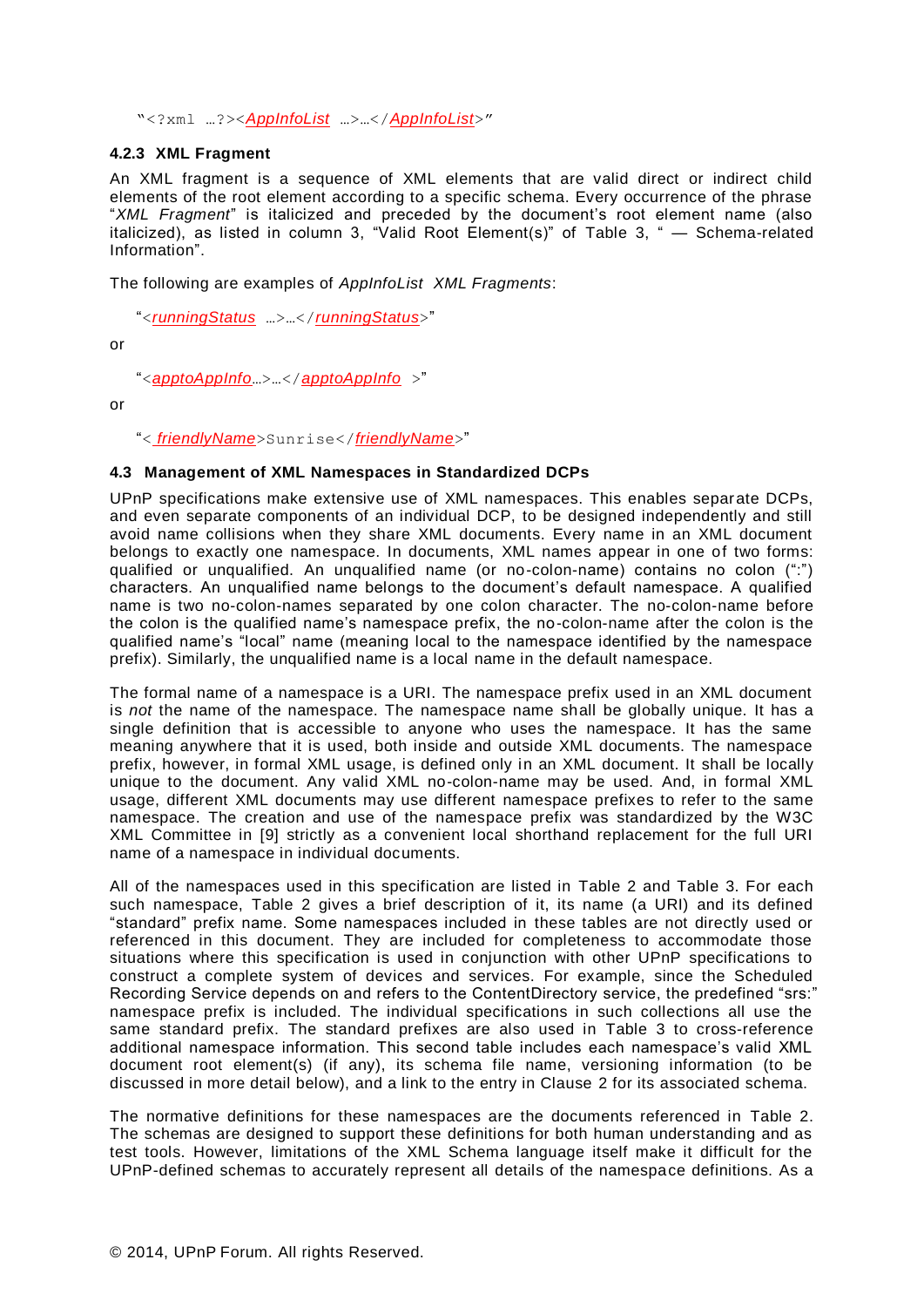result, the schemas will validate many XML documents that are not valid according to the specifications.

The Working Committee expects to continue refining these schemas after specification release to reduce the number of documents that are validated by the schemas while violating the specifications, but the schemas will still be informative, supporting documents. Some schemas might become normative in future versions of the specifications.

<span id="page-8-2"></span>

| Standard<br>Name-<br>space<br><b>Prefix</b>       | <b>Namespace Name</b>                         | <b>Namespace Description</b>                            | <b>Normative</b><br><b>Definition</b><br><b>Document</b><br>Reference |
|---------------------------------------------------|-----------------------------------------------|---------------------------------------------------------|-----------------------------------------------------------------------|
| Multi-Screen Working Committee defined namespaces |                                               |                                                         |                                                                       |
| featurelist                                       | urn:schemas-upnp-org:ms:FeatureList           | FeatureList state variable for<br>ApplicationManagement | [10]                                                                  |
| appinfolist                                       | urn:schemas-upnp-org:ms:AppInfoList           | AppInfoList state variable for<br>ApplicationManagement | [11]                                                                  |
| <b>Externally defined namespaces</b>              |                                               |                                                         |                                                                       |
| xsd                                               | http://www.w3.org/2001/XMLSchema              | XML Schema Language 1.0                                 | $[6]$ , $[7]$                                                         |
| xsi                                               | http://www.w3.org/2001/XMLSchema-<br>instance | <b>XML Schema Instance Document</b><br>schema           | 2.6 & 3.2.7 in [6]                                                    |
| xml                                               | http://www.w3.org/XML/1998/namesp<br>ace      | The "xml:" Namespace                                    | [8]                                                                   |

#### **Table 2 — Namespace Definitions**

#### <span id="page-8-1"></span>**Table 3 — Schema-related Information**

<span id="page-8-0"></span>

| <b>Standard</b><br>Name-<br>space<br>Prefix                                                            | <b>Relative URI and</b><br>File Name a<br>$\bullet$ Form 1, Form 2,<br>Form <sub>3</sub> | <b>Valid Root Element(s)</b> | <b>Schema Reference</b> |
|--------------------------------------------------------------------------------------------------------|------------------------------------------------------------------------------------------|------------------------------|-------------------------|
| <b>Multi-Screen Working Committee Defined Namespaces</b>                                               |                                                                                          |                              |                         |
| featurelist                                                                                            | FeatureList-vn-<br>yyyymmdd.xsd<br>FeatureList -vn.xsd<br>FeatureList.xsd                | < <i>FeatureList&gt;</i>     | $[10]$                  |
| appinfolist                                                                                            | AppInfoList-vn-<br>yyyymmdd.xsd<br>AppInfoList -vn.xsd<br>AppInfoList.xsd                | < <u>AppInfoList</u> >       | $[11]$                  |
| <b>Externally Defined Namespaces</b>                                                                   |                                                                                          |                              |                         |
| xsd                                                                                                    | n/a                                                                                      | $<$ schema $>$               | [6], [7]                |
| xsi                                                                                                    | n/a                                                                                      |                              | 2.6 & 3.2.7 in [6]      |
| xml                                                                                                    | n/a                                                                                      |                              | [8]                     |
| a<br>"Absolute URIs are generated by prefixing the relative URIs with "http://www.upnp.org/schemas/av/ |                                                                                          |                              |                         |

# <span id="page-8-3"></span>**4.3.1 Namespace Prefix Requirements**

There are many occurrences in this specification of string data types that contain XML names (property names). These XML names in strings will not be processed under namespace-aware conditions. Therefore, all occurrences in instance documents of XML names in strings shall use the standard namespace prefixes as declared in [Table 2.](#page-8-2) In order to properly process the XML documents described herein, control points and devices shall use namespace-aware XML processors [\[9\]](#page-2-4) for both reading and writing. As allowed by [\[9\]](#page-2-4), the namespace prefixes used in an instance document are at the sole discretion of the document creator. Therefore, the declared prefix for a namespace in a document may be different from the standard prefix. All devices shall be able to correctly process any valid XML instance document, even when it uses a non-standard prefix for ordinary XML names. However, it is strongly recommended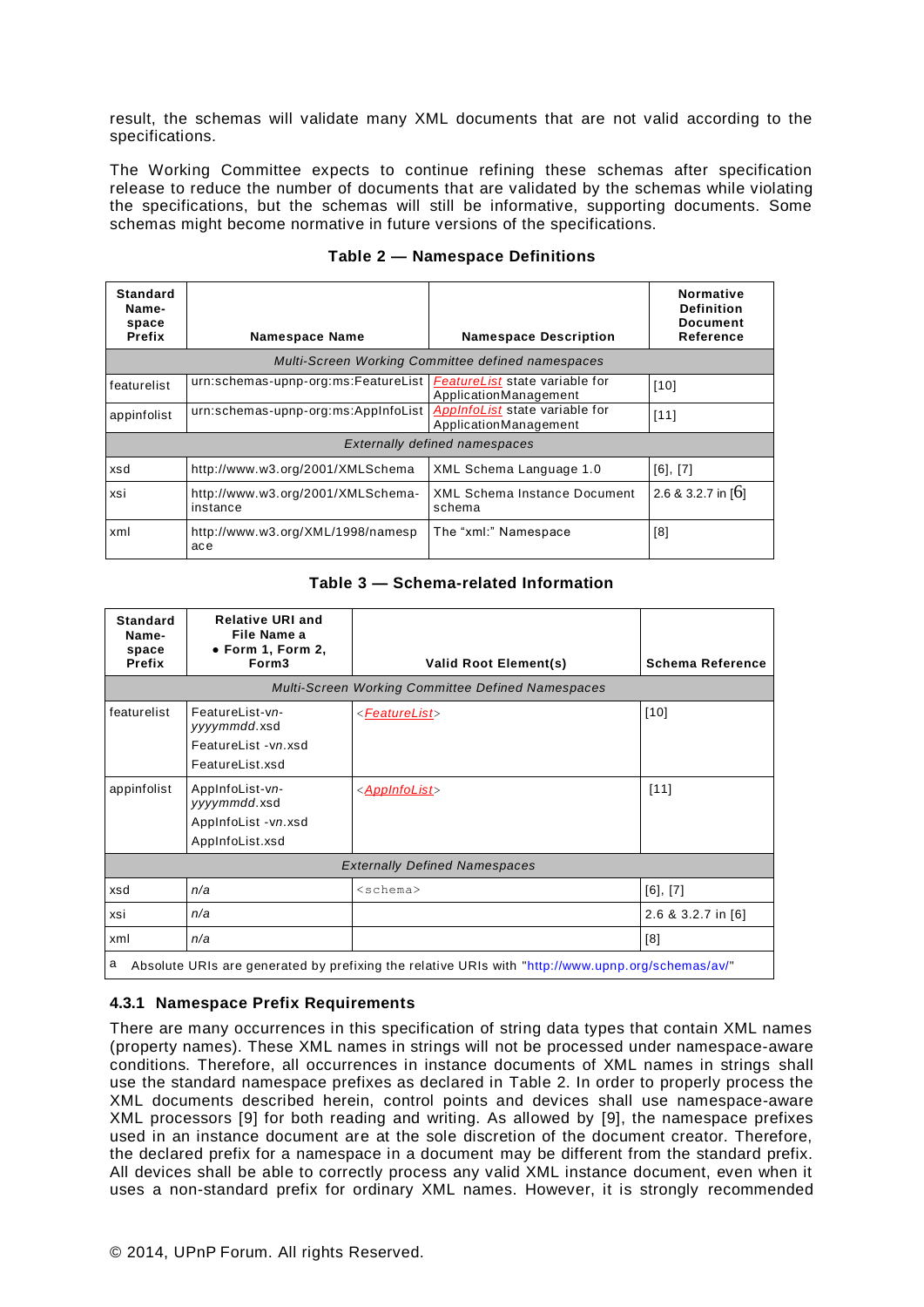that all devices use these standard prefixes for all instance documents to avoid confusion on the part of both human and machine readers. These standard prefixes are used in all descriptive text and all XML examples in this and related UPnP specifications. However, each individual specification may assume a default namespace for its descriptive text. In that case, names from that namespace may appear with no prefix.

The assumed default namespace, if any, for each UPnP Multi-Screen specification is given in [Table](#page-9-0) 4.

Note: all UPnP Multi-Screen schemas declare attributes to be "unqualified", so namespace prefixes are never used with Multi-Screen Working Committee defined attribute names.

#### **Table 4 — Default Namespaces for the Multi-Screen Specifications**

<span id="page-9-0"></span>

| <b>Multi-Screen Specification Name</b> | Default Namespace Prefix |
|----------------------------------------|--------------------------|
| ApplicationManagement                  | appinfolist              |

#### **4.3.2 Namespace Names, Namespace Versioning and Schema Versioning**

The UPnP Multi-Screen service specifications define several data structures (such as state variables and action arguments) whose format is an XML instance document that complies with one or more specific XML schemas, which define XML namespaces. Each namespace is uniquely identified by an assigned namespace name. The namespace names that are defined by the Multi-Screen Working Committee are URNs. See [Table 2](#page-8-2) for a current list of namespace names. Additionally, each namespace corresponds to an XML schema document that provides a machine-readable representation of the associated namespace to enable automated validation of the XML (state variable or action parameter) instance documents.

Within an XML schema and XML instance document, the name of each corresponding namespace appears as the value of an  $xmlns$  attribute within the root element. Each  $xmlns$ attribute also includes a namespace prefix that is associated with that namespace in order to qualify and disambiguate element and attribute names that are defined within different namespaces. The schemas that correspond to the listed namespaces are identified by URI values that are listed in the schemaLocation attribute also within the root element (see [4.3.3\)](#page-11-0).

In order to enable both forward and backward compatibility, namespace names are permanently assigned and shall not change even when a new version of a specification changes the definition of a namespace. However, all changes to a namespace definition shall be backward-compatible. In other words, the updated definition of a namespace shall not invalidate any XML documents that comply with an earlier definition of that same namespace. This means, for example, that a namespace shall not be changed so that a new element or attribute becomes required in a conforming instance document. Although namespace names shall not change, namespaces still have version numbers that reflect a specific set of definitional changes. Each time the definition of a namespace is changed, the namespace's version number is incremented by one.

Whenever a new namespace version is created, a new XML schema document (.xsd) is created and published so that the new namespace definition is represented in a machine readable form. Since a XML schema document is just a representation of a namespace definition, translation errors can occur. Therefore, it is sometime necessary to re-release a published schema in order to correct typos or other namespace representation errors. In order to easily identify the potential multiplicity of schema releases for the same namespace, the URI of each released schema shall conform to the following format (called Form 1):

Form 1: "http://www.upnp.org/schemas/ms/" *schema-root-name* "-v" *ver* "*-*" *yyyymmdd* where

- *schema-root-name* is the name of the root element of the namespace that this schema represents.
- *ver* corresponds to the version number of the namespace that is represented by the schema.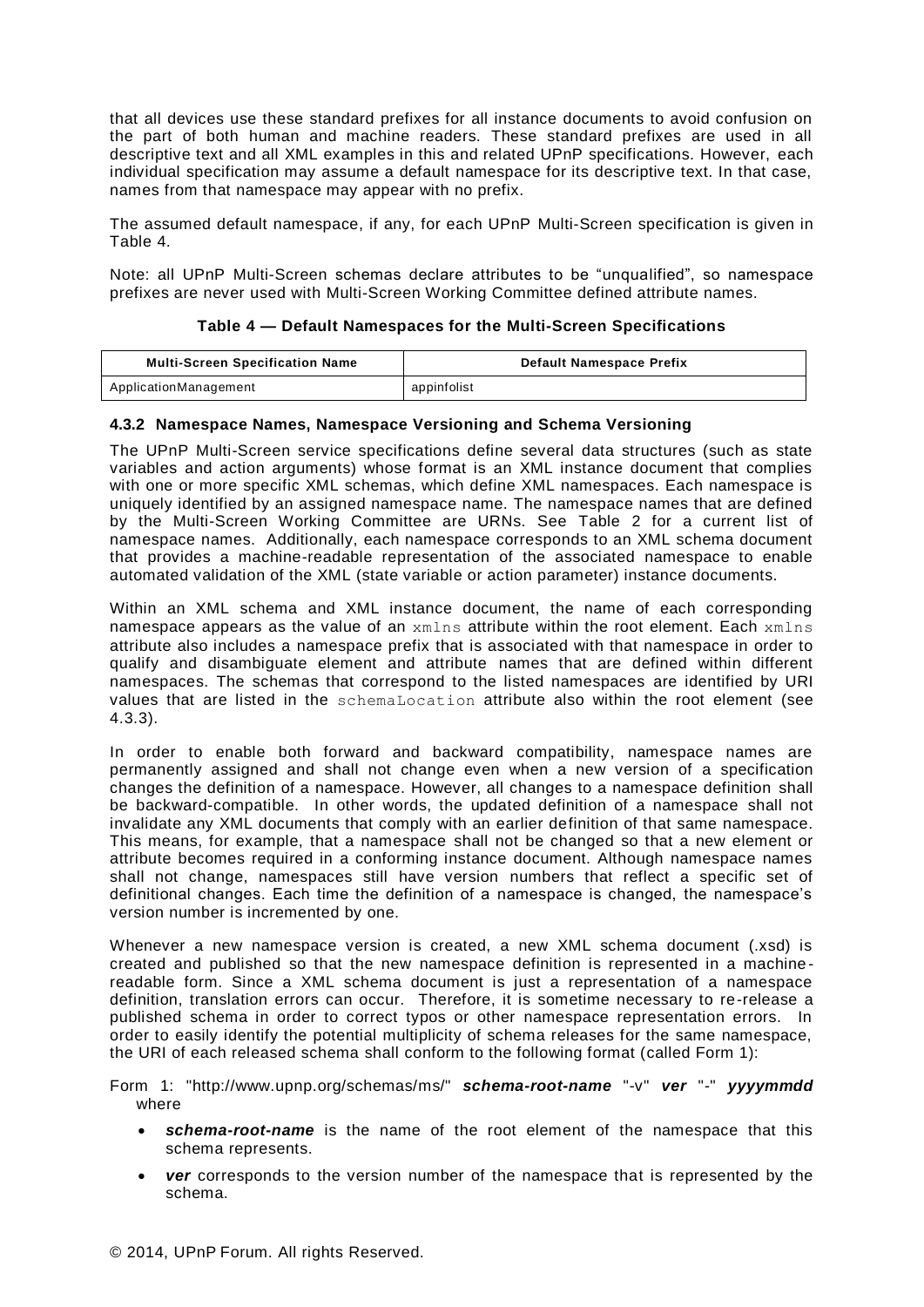*yyyymmdd* is the year, month and day (in the Gregorian calendar) that this schema was released.

[Table 3](#page-8-0) identifies the URI formats for each of the namespaces that are currently defined by the UPnP Multi-Screen Working Committee.

As an example, the original schema URI for the "rcs-event" namespace (that was released with the original publication of the UPnP AV service specifications in the year 2002) was ["http://www.upnp.org/schemas/av/rcs-event-v1-20020625.xsd"](http://www.upnp.org/schemas/av/rcs-event-v1-20020625.xsd). When the UPnP AV service specifications were subsequently updated in the year 2006, the URI for the updated version of the "rcs-event" namespace was ["http://www.upnp.org/schemas/av/rcs-event-v2-20060531.xsd"](http://www.upnp.org/schemas/av/rcs-event-v2-20060531.xsd). However, in 2006, the schema URI for the newly created "srs-event" namespace was ["http://www.upnp.org/schemas/av/srs-event-v1-20060531.xsd"](http://www.upnp.org/schemas/av/srs-event-v1-20060531.xsd). Note the version field for the "srs-event" schema is "v1" since it was first version of that namespace whereas the version field for the "rcs-event" schema is "v2" since it was the second version of that namespace.

In addition to the dated schema URIs that are associated with each namespace, each namepace also has a set of undated schema URIs. These undated schema URIs have two distinct formats with slightly different meanings:

Form 2: "http://www.upnp.org/schemas/ms/" *schema-root-name* "-v" *ver*

where *ver* is described above.

#### Form 3: "http://www.upnp.org/schemas/ms/" *schema-root-name*

Form 2 of the undated schema URI is always linked to the most recent release of the schema that represents the version of the namespace indicated by *ver*. For example, the undated URI "…/av/rcs-event-v2.xsd" is linked to the most recent schema release of version 2 of the "rcsevent" namespace. Therefore, on May 31, 2006 (20060531), the undated schema URI was linked to the schema that is otherwise known as "…/av/rcs-event-v2-20060531.xsd". Furthermore, if the schema for version 2 of the "rcs-event" namespace was ever re-released, for example to fix a typo in the 20060531 schema, then the same undated schema URI ("…/av/rcs-event-v2.xsd") would automatically be updated to link to the updated version 2 schema for the "rcs-event" namespace.

Form 3 of the undated schema URI is always linked to the most recent release of the schema that represents the highest version of the namespace that has been published. For example, on June 25, 2002 (20020625), the undated schema URI "…/av/rcs-event.xsd" was linked to the schema that is otherwise known as "…/av/rcs-event-v1-20020625.xsd". However, on May 31, 2006 (20060531), that same undated schema URI was linked to the schema that is otherwise known as "…/av/rcs-event-v2-20060531.xsd".

When referencing a schema URI within an XML instance document or a referencing XML schema document, the following usage rules apply:

- All instance documents, whether generated by a service or a control point, shall use Form 3.
- All UPnP Multi-Screen published schemas that reference other UPnP Multi-Screen schemas shall also use Form 3.

Within an XML instance document, the definition for the schemaLocation attribute comes from the XML Schema namespace "http://www.w3.org/2002/XMLSchema-instance". A single occurrence of the attribute can declare the location of one or more schemas. The schemaLocation attribute value consists of a whitespace separated list of values that is interpreted as a namespace name followed by its schema location URL. This pair-sequence is repeated as necessary for the schemas that need to be located for this instance document.

In addition to the schema URI naming and usage rules described above, each released schema shall contain a version attribute in the <schema> root element. Its value shall correspond to the format:

*ver* "*-*" *yyyymmdd* where *ver* and *yyyymmdd* are described above.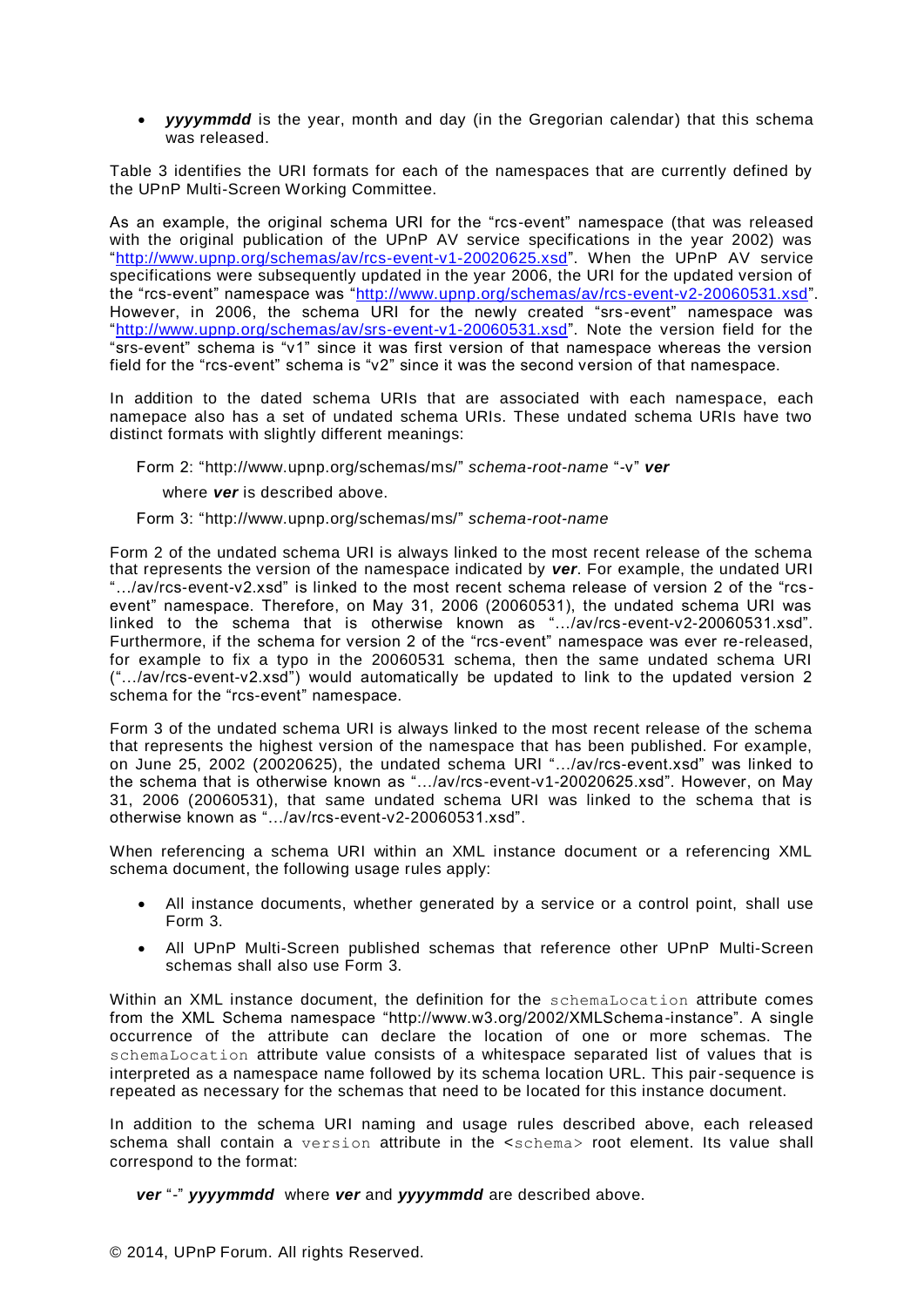The version attribute provides self-identification of the namespace version and release date of the schema itself. For example, within the original schema released for the "rcs-event" namespace (…/rcs-event-v2-20020625.xsd), the <schema> root element contains the following attribute: version="2-20020625".

#### <span id="page-11-0"></span>**4.3.3 Namespace Usage Examples**

The schemaLocation attribute for XML instance documents comes from the XML Schema instance namespace "http://www.w3.org/2002/XMLSchema-instance". A single occurrence of the attribute can declare the location of one or more schemas. The schemaLocation attribute value consists of a whitespace separated list of values: namespace name followed by its schema location URL. This pair-sequence is repeated as necessary for the schemas that need to be located for this instance document.

#### **Example 1:**

Sample *DIDL-Lite XML Instance Document*. Note that the references to the UPnP AV schemas do not contain any version or release date information. In other words, the references follow Form 3 from above. Consequently, this example is valid for all releases of the UPnP AV service specifications.

```
<?xml version="1.0" encoding="UTF-8"?>
<DIDL-Lite
   xmlns:dc="http://purl.org/dc/elements/1.1/"
   xmlns="urn:schemas-upnp-org:metadata-1-0/DIDL-Lite/"
   xmlns:upnp="urn:schemas-upnp-org:metadata-1-0/upnp/"
   xmlns:xsi="http://www.w3.org/2001/XMLSchema-instance"
   xsi:schemaLocation="
      urn:schemas-upnp-org:metadata-1-0/DIDL-Lite/
        http://www.upnp.org/schemas/av/didl-lite.xsd
      urn:schemas-upnp-org:metadata-1-0/upnp/
        http://www.upnp.org/schemas/av/upnp.xsd">
   <item id="18" parentID="13" restricted="0">
      ...
   </item>
</DIDL-Lite>
```
#### **4.4 Vendor-defined Extensions**

Whenever vendors create additional vendor-defined state variables, actions or properties, their assigned names and XML representation shall follow the naming conventions and XML rules as specified below.

#### **4.4.1 Vendor-defined Action Names**

Vendor-defined action names shall begin with "**X\_**". Additionally, it should be followed by an ICANN assigned domain name owned by the vendor followed by the underscore character ("\_"). It shall then be followed by the vendor-assigned action name. The vendor-assigned action name shall not contain a hyphen character ("-", 2D Hex in UTF-8) nor a hash character ("#", 23 Hex in UTF-8). Vendor-assigned action names are case sensitive. The first character of the name shall be a US-ASCII letter ("A"-"Z", "a"-"z"), US-ASCII digit ("0"-"9"), an underscore ("\_"), or a non-experimental Unicode letter or digit greater than U+007F. Succeeding characters shall be a US-ASCII letter ("A"-"Z", "a"-"z"), US-ASCII digit ("0"-"9"), an underscore (" "), a period ("."), a Unicode combiningchar, an extender, or a non-experimental Unicode letter or digit greater than U+007F. The first three letters shall not be "XML" in any combination of case.

#### **4.4.2 Vendor-defined State Variable Names**

Vendor-defined state variable names shall begin with "**X\_**". Additionally, it should be followed by an ICANN assigned domain name owned by the vendor, followed by the underscore character ("\_"). It shall then be followed by the vendor-assigned state variable name. The vendor-assigned state variable name shall not contain a hyphen character ("-", 2D Hex in UTF-8). Vendor-assigned action names are case sensitive. The first character of the name shall be a US-ASCII letter ("A"-"Z", "a"-"z"), US-ASCII digit ("0"-"9"), an underscore ("\_"), or a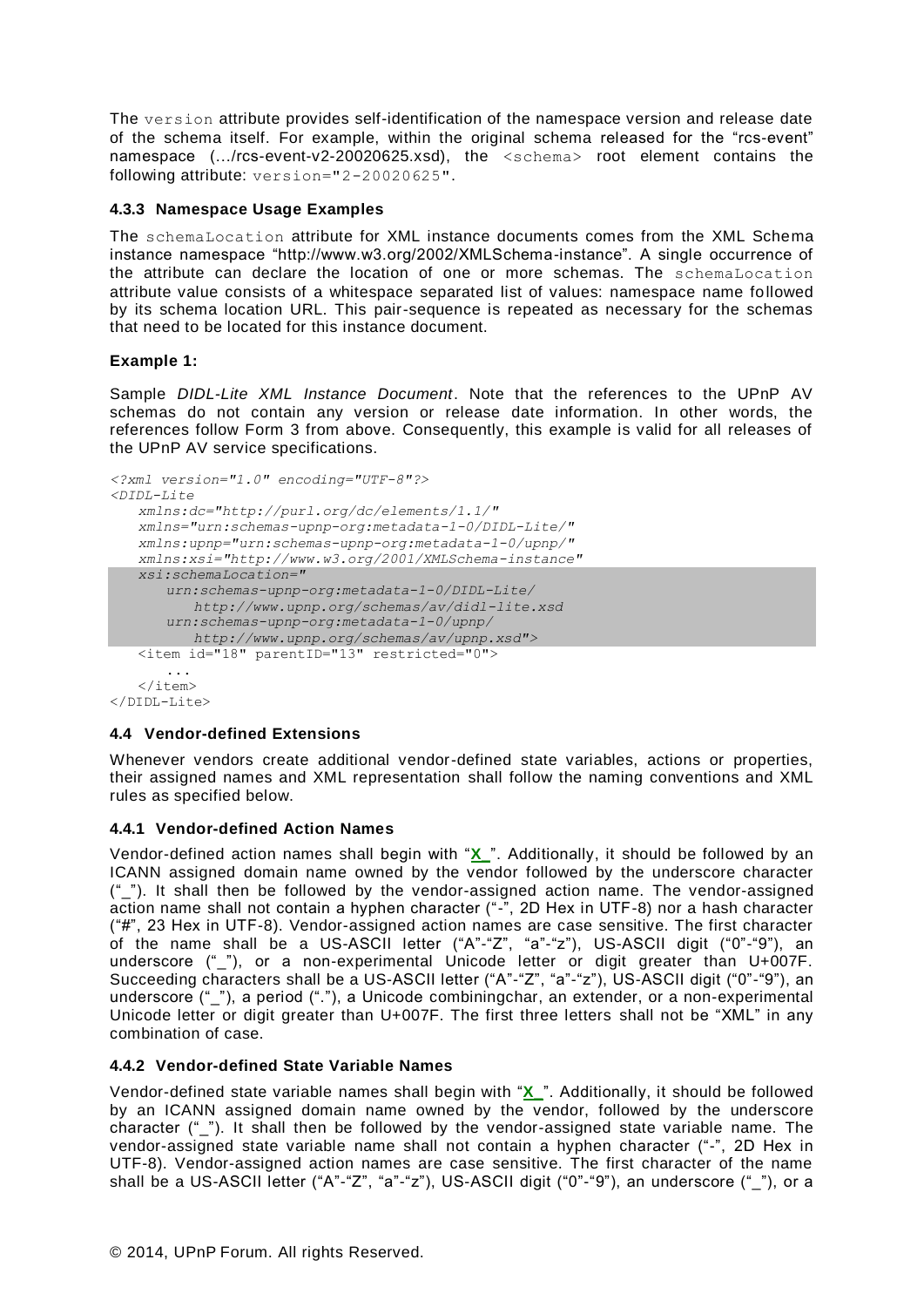non-experimental Unicode letter or digit greater than U+007F. Succeeding characters shall be a US-ASCII letter ("A"-"Z", "a"-"z"), US-ASCII digit ("0"-"9"), an underscore ("\_"), a period ("."), a Unicode combiningchar, an extender, or a non-experimental Unicode letter or digit greater than U+007F. The first three letters shall not be "XML" in any combination of case.

# **4.4.3 Vendor-defined XML Elements and attributes**

UPnP vendors may add non-standard elements and attributes to a UPnP standard XML document, such as a device or service description. Each addition shall be scoped by a vendor-owned XML namespace. Arbitrary XML shall be enclosed in an element that begins with "X"," and this element shall be a sub element of a standard complex type. Non-standard attributes may be added to standard elements provided these attributes are scoped by a vendor-owned XML namespace and begin with "**X\_**".

#### **5 Multi-Screen Architectural Overview**

In most UPnP scenarios, a control point controls the operation of one or more UPnP devices in order to accomplish the desired behavior. Although the control point is managing multiple devices, all interactions occur in isolation between the control point and each device. The control point coordinates the operation of each device to achieve an overall, synchronized, end-user effect. The individual devices do not interact directly with each another. All of the coordination between the devices is performed by the control point and not the devices themselves.



**Figure 1 – Typical UPnP Device Interaction Model**



**Figure 2 – UPnP Multi-Screen Interaction Model: SD and SCP**

#### **5.1 Screen Device**

A UPnP component used to provide various interactive services with other display device(s) which is (are) implemented with Screen Control Point(s). Designed to be controlled by and interact with Screen Control Point(s) as Figure 2.

In order to support basic multi-screen services, it is encouraged to be implemented for a *Main screen device*, e.g., a lean-back display device such as a TV or set-top box which is controlled by *Companion screen devices* as Figure 3.

In order to support extended multi-screen services which require more sophisticated interactions, it is encouraged to be implemented also for a *Companion screen device*, e.g., a lean-forward & handheld display device such as a smart phone or tablet which controls *Main screen devices* as Figure 4.

See [\[2\]](#page-2-8), [\[3\]](#page-2-9), [\[4\]](#page-2-10) and [\[5\]](#page-2-11) for details of the associated services and the requirements.

#### **5.2 Screen Control Point**

A UPnP component used to provide various interactive services with other display device(s) which is (are) implemented with Screen Device(s). Designed to control and interact with Screen Device(s) with direct input from end-users as Figure 2.